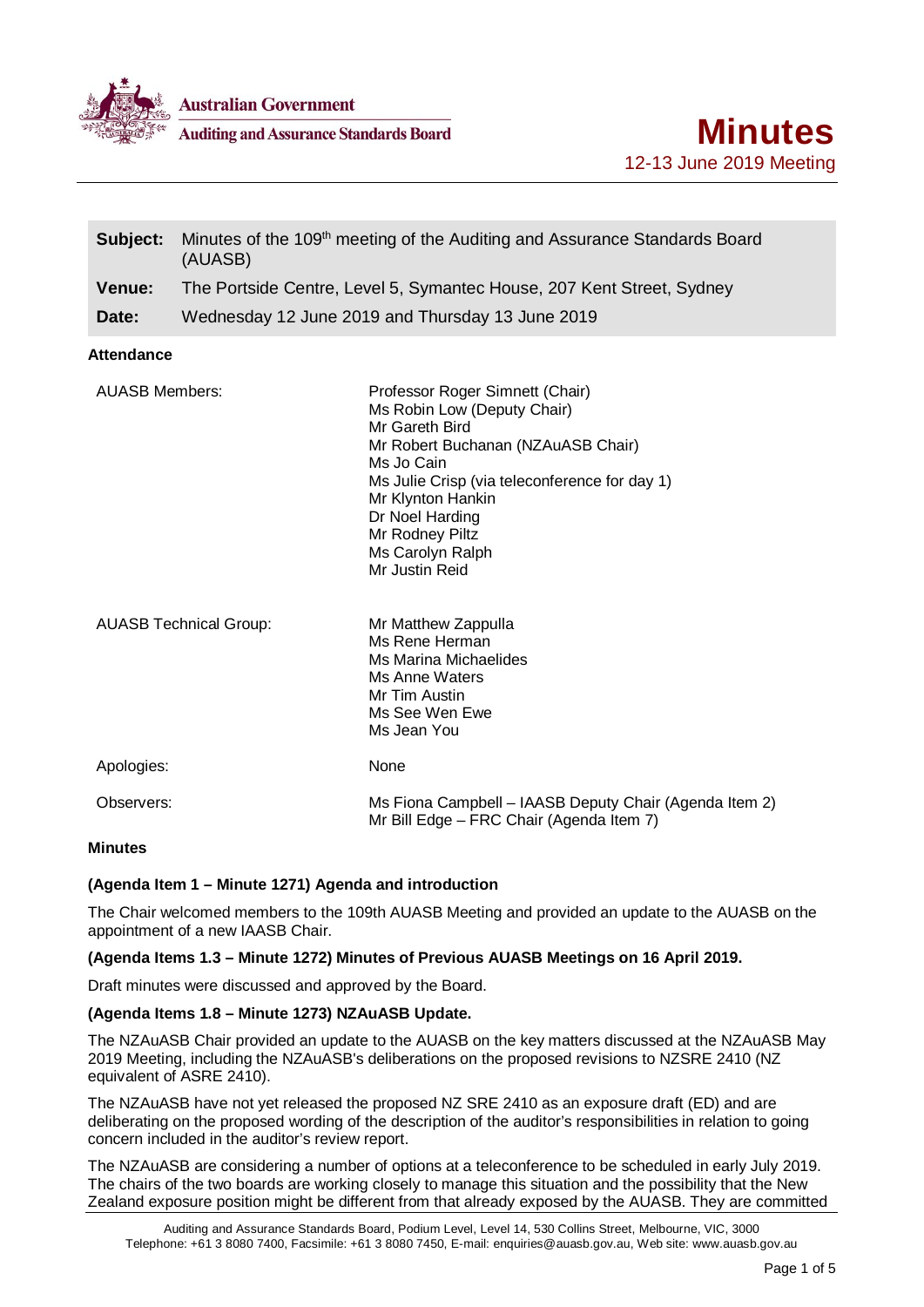

to full transparency so that constituency groups in both jurisdictions can consider all options for addressing the matter. Accordingly (as the AUASB Chair also confirmed), if the NZAuASB decide on proposed wording which does not align with the proposed wording in ED 01/19 ASRE 2410 (which is currently open for comment in Australia), it will likely reference the AUASB position in its Invitation to Comment and the AUASB will likely communicate the New Zealand position to Australian stakeholders to explore views.

The AUASB were also informed that this matter will be raised with stakeholders at the upcoming webinar on ED 01/19, however the position of NZAuASB will not be finalised until after the webinar.

### **(Agenda Item 2 – Minute 1274) IAASB June 2019 Meeting**

The AUASB were presented with a summary of the major items on the upcoming IAASB meeting, to be held in New York from 17 – 21 June 2019.

### *ISA 315 Risks of Material Misstatements*

The AUASB were informed about and discussed the proposed updates being presented to the IAASB at its upcoming Board meeting in relation to ISA 315 Risks of Material Misstatements. The agenda item was presented by Fiona Campbell, Deputy Chair of the IAASB and Chair of the IAASB's ISA 315 Task Force. The AUASB provided feedback that they are supportive of the proposed changes to ISA 315, including the new format which relocates the definitions and restructures the requirements to address the complexity, scalability and proportionality issues raised in many responses the IAASB received on ED 315.

The AUASB discussed that the use of expanded definitions to reduce the content in the requirements assisted with the length and understandability of the standard, without reducing its robustness. However, the AUASB provided feedback that it was important there needed to be a clear link from the requirements to the definitions, such as the use of hyperlinks etc. The AUASB generally considered that the significant concerns they raised in the AUASB submission on ED 315 have been addressed by the IAASB.

The AUASB also discussed that the circular/non-linear nature of ED 315 has been improved by the restructuring of the proposed standard. However some AUASB members felt this could be improved further by reconsidering the order of the requirements for the process of identification and assessment of ROMM, and identification of significant classes of transactions, account balances and disclosures, through further consideration of whether the identification and assessment of ROMM could be combined.

The AUASB suggested that the risk assessment process in ISA 315 could be further simplified by reconsidering if the 'Inherent Risk Factors' are included in the requirements, and the requirement to identify controls that address the risks of material misstatement in the controls activities component was not sufficiently clear. In addition, the AUASB gave feedback that the proposed new definition of risk of material misstatement (proposed conforming amendment in ISA 200) was circular in nature and needed revision.

#### *ISA 600 Group Audits*

An update on the progress of the ISA 600 Group Audits project was presented to the AUASB. The update focussed on confirming that the key public interest issues that the IAASB plan to address are aligned to feedback that the AUASB had provided in response to the IAASB Discussion Paper on this topic. The AUASB discussed the proposed new approach to scoping a group audit and how it aligns ISA 600 with the principles of revised ISA 315.

The AUASB highlighted the need for ISA 600 to consider in greater detail the magnitude and likelihood of group audit risks in the proposed standard and suggested ISA 600 may not need to be a standalone standard but an addendum to the existing ISA 315 or another suitable standard if it is mainly focused on applying the requirements of ISA 315 in a Group Audit context. The AUASB expressed a strong view that instead the focus of ISA 600 should be realigned to be more targeted at the special considerations for a Group Audit.

#### *Audit Evidence*

AUASB Members were provided with an overview of the status of Agenda Item 7 *Audit Evidence* by the AUASB Technical Group (ATG). The AUASB discussed whether the IAASB had appropriately captured all the issues related to audit evidence and the appropriateness of the proposed responses to the issues highlighted in the IAASB board papers on this topic.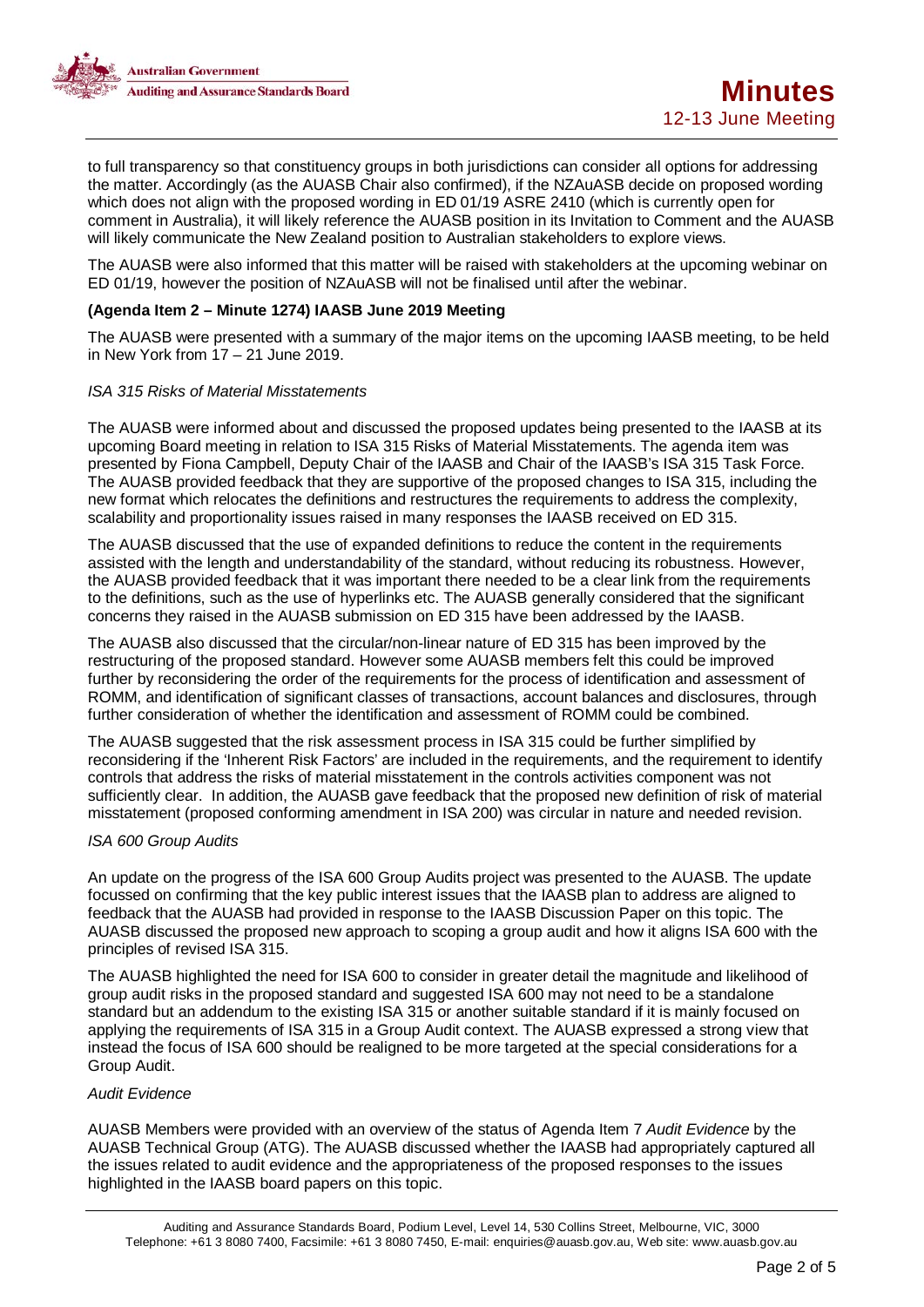

Overall, the AUASB considered that too many issues were being presented as part of the Audit Evidence project. This resulted in the project being unwieldy and not meeting the immediate needs of stakeholders. The AUASB gave feedback that the scope of this project should be reconsidered, with the development of more specific, targeted guidance addressing the use of technology and technological tools as part of the evidence gathering process being the immediate consideration to address stakeholder needs by the IAASB.

### *Auditor Reporting Post Implementation Review*

The AUASB were presented with the IAASB's Auditor Reporting Implementation Working Group's ("ARIWG") observations of global trends and key themes from research to date on the enhanced Auditor Reporting Standards, which were approved by the IAASB in December 2016. The ARIWG also included their updated plans in relation to the further post implementation review activities. The global trends and key themes from international research to date highlight:

- generally positive feedback across stakeholder groups on the benefits of the communication of Key Audit Matters ("KAMs");
- some jurisdictions have extended the auditor's reporting to include additional information such as materiality, non-audit services, and conclusions on KAMs.

The ARIWG also highlighted some implementation challenges they were aware of such as concerns about:

- ISA 720 *The Auditor's Responsibility Relating to Other Information* being difficult to apply in practice;
- criticism that some KAM reporting is 'boilerplate' and not suitably tailored to the entity; and
- the interaction between the going concern paragraph, KAMs and emphasis of matter paragraphs.

The AUASB agreed that the observations noted internationally were broadly consistent with the observations to date in Australia, but not all implementation challenges noted by the ARIWG in other jurisdictions were as wide spread in Australia.

The AUASB agreed with the proposed scope of the ARIWG's proposed post implementation review activities, including the need to address concerns about the operation of ISA 720. The AUASB are of the view that more extensive research and feedback must be sought to conclude on whether the objectives of the Auditor Reporting Standards have been achieved, and this must be done before consideration of whether there is benefit and demand to increase the reporting requirements further, including to other types of audit or assurance engagements.

The feedback from AUASB members on the above matters scheduled for deliberation at the June 2019 IAASB will be summarised by the AUASB Technical Director and shared with the IAASB members from Australia and New Zealand.

#### **(Agenda Item 3 – Minute 1275) Quality Management Standards Submission**

The ATG provided the AUASB with a summary of the feedback received on the suite of Quality Management Exposure Drafts (EDs). The AUASB discussed what should be included in the AUASB's submission to the IAASB on the EDs, taking into account matters raised during the AUASB's review of the IAASB papers, recent outreach conducted by the ATG and comments received from stakeholders. The main theme coming through the AUASB's feedback was the suggestion to reduce the level of prescriptiveness in the proposed Quality Management Standards (in particular ISQM 1), to ensure the standards remain principles based. There were concerns raised how the high level of detail specified in the requirements and application guidance in the standard, may lead audit firms down a compliance or checklist type approach.

Draft submissions will be compiled by the ATG then circulated to the AUASB for consideration and approval at its 26 June 2019 AUASB teleconference, ahead of submission to the IAASB on 1 July 2019.

#### **(Agenda Item 4 – Minute 1276) GS 005 Using the Work of a Management's Expert**

The AUASB received an update on the revision to Guidance Statement GS 005 *Using the Work of a Management's Expert*. A draft revision of the Guidance Statement will be brought to the September 2019 AUASB meeting for consideration.

#### **(Agenda Item 5 – Minute 1277) Guidance Statement Revision Plan**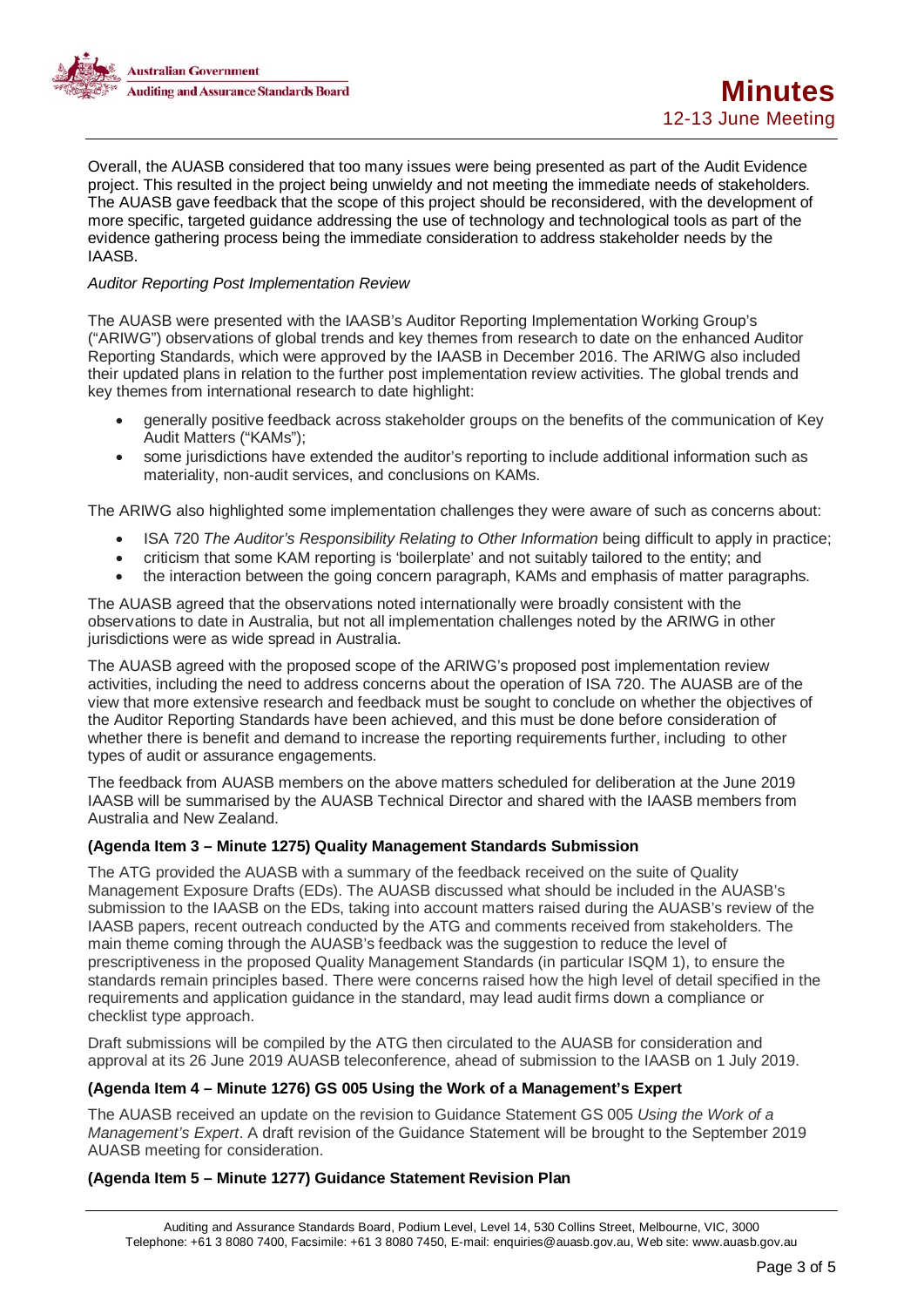

The AUASB was presented with an analysis of the current suite of guidance statements (GSs) on issue by the ATG. This analysis summarised all the relevant legislative and standards changes which have impacted each AUASB Guidance Statement since it was released or last updated. The ATG provided to the AUASB an initial view on the priority for updating or withdrawing each of the guidance statements, however, the AUASB considered that further stakeholder input was required to determine the prioritisation of each GS. The ATG will determine the most effective method to conduct this additional outreach, determine the appropriate prioritisation and present an updated project plan to the AUASB for approval at a future AUASB meeting.

## **(Agenda Item 6 – Minute 1278) GS 008 Project Plan**

AUASB reviewed and approved the project plan to update GS 008 *The Auditor's Report on a Remuneration Report Under Section 300A of the Corporations Act 2001*. A draft revision will be brought to the September 2019 AUASB meeting for the AUASB's consideration and approval.

# **(Agenda Item 7 – Minute 1279) FRC/Audit Quality Update**

The AUASB were joined by the Chair of the Financial Reporting Council (FRC), Mr Bill Edge, to discuss Audit Quality matters currently impacting both Australia and other major jurisdictions overseas.

The AUASB Chair noted that the value of audit is under pressure in Australia due to increasing competitiveness in audit fees and Registered Company Auditors departing the profession, and led a discussion on how the AUASB could contribute to discussions around this issue. This was well supported by the Chair of the FRC who highlighted the important role the AUASB have to play in this debate, and that the AUASB maintains a very high degree of credibility on this issue due to its independence from the profession and the regulators who oversee audit quality in Australia.

The AUASB highlighted in its discussions that there is a need to recognise the positive factors that improve audit quality (e.g. enabling innovation) and a benefit from recognising the social value of audit, both of which may lead to improved staff retention and could form part of a future composite audit quality measure. The FRC Chair commented that it is essential for the FRC to work with the AUASB, ASIC and other regulatory bodies, accounting bodies and users of the financial statements on audit quality related issues, and it should not be seen as an issue for auditing firms alone.

## **(Agenda Item 8 – Minute 1280) AUASB EER Submission**

AUASB reviewed a draft submission on the IAASB's EER Assurance – Phase 1 EER Consultation Paper. While supportive of the guidance it questioned whether it is most beneficial to intended users (assurance practitioners) in its current form. It suggested that the guidance should be repackaged to be made more accessible for the different stakeholders who will rely on this pronouncement. AUASB suggested narrowing down the type and profile of users of the document to ensure the guidance meets its overall intended objective in assisting assurance practitioners undertaking these engagements with a broad range of subject matter.

## **(Agenda Item 9 – Minute 1281) Not-For-Profit Sector Auditing and Assurance Issues**

The ATG presented a summary of the key findings from a research report provided to the AUASB by Jenny (Yitang) Yang from the University of New South Wales regarding the audits of large charities registered with the Australian Charities and Not-for-profits Commission (ACNC). The report included findings around auditor selection, financial reporting framework choices (including numerous instances where the financial reporting framework was not adequately described in the financial report or the auditor's report), auditor remuneration and the format and content of the auditor's opinion.

The ATG outlined its planned or proposed actions regarding each of the key findings in Jenny's research. This lead to a discussion on whether the AUASB is effectively communicating with the broad range of stakeholders identified by the research. The AUASB requested that the findings be communicated to the member bodies and ACNC, and that the ATG consider how best to engage with this stakeholder group for future AUASB communications.

## **(Agenda Item 10 – Minute 1282) Auditor implications arising from AASB ED's on Removal of Special Purpose Accounts**

The AUASB received an overview of the Australian Accounting Standards Board's (AASB) planned exposure drafts to amend which entities can prepare special purpose financial statements under the accounting standards and the possible implications for the AUASB. Whilst the impact on the AUASB